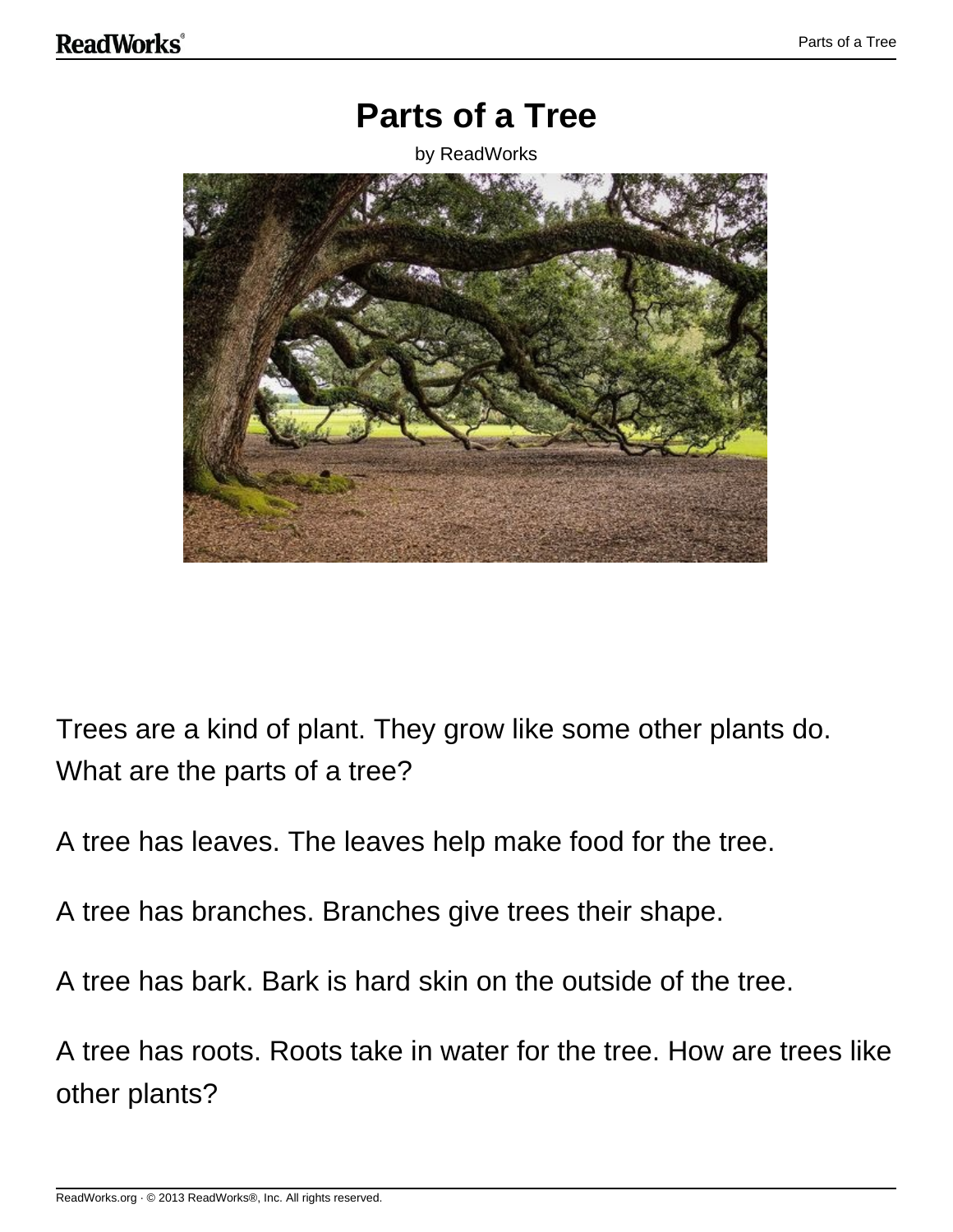```
Name: ___________________________________ Date: _______________
```
## **1.** What plant is this passage about?



## **2.** What part of the tree helps make food for the tree?

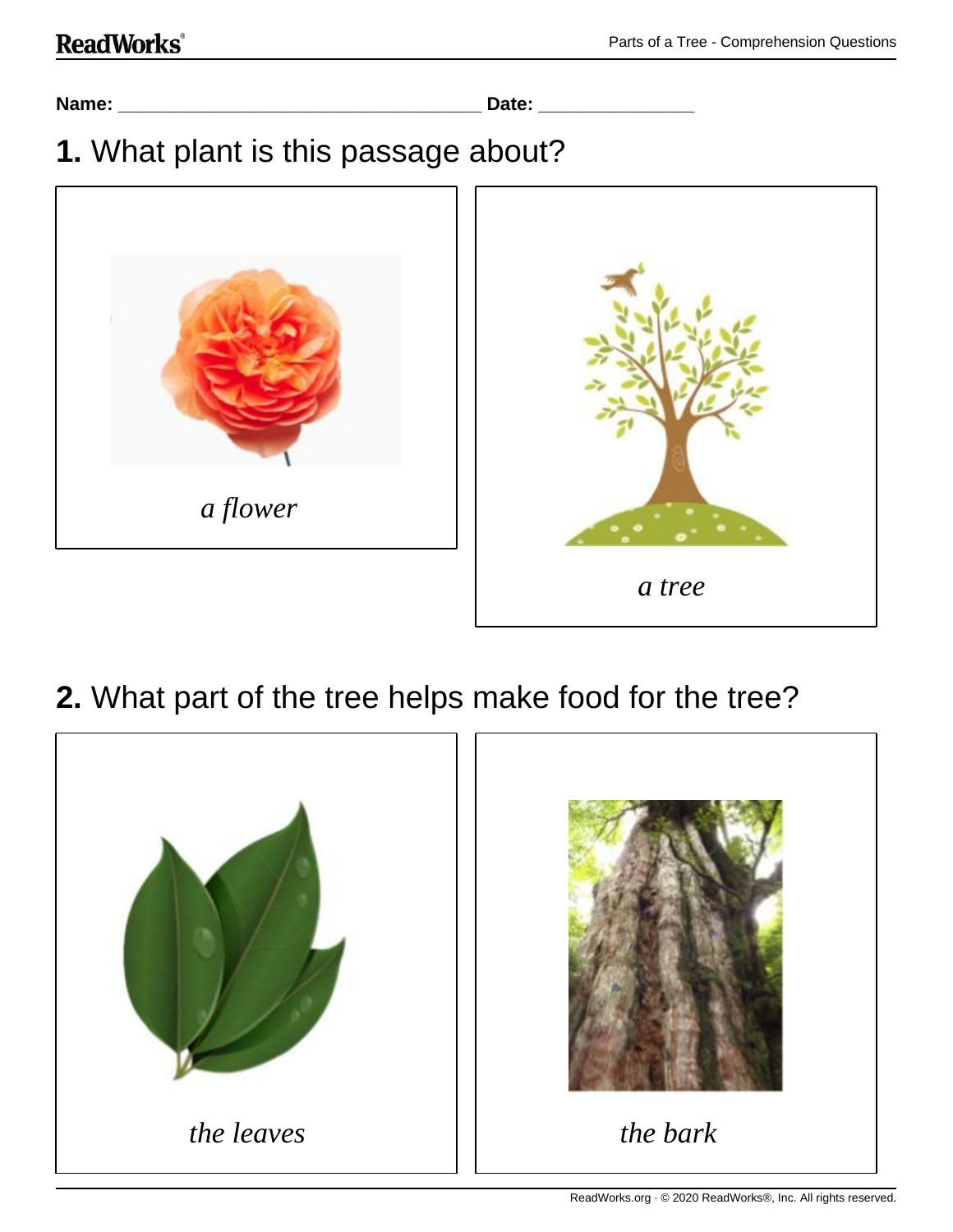### **ReadWorks**®

# **3.** What gives the tree its shape?





*the branches*

*the roots*

**4.** What do we call the hard skin on the outside of the tree?

A. bark

B. jacket